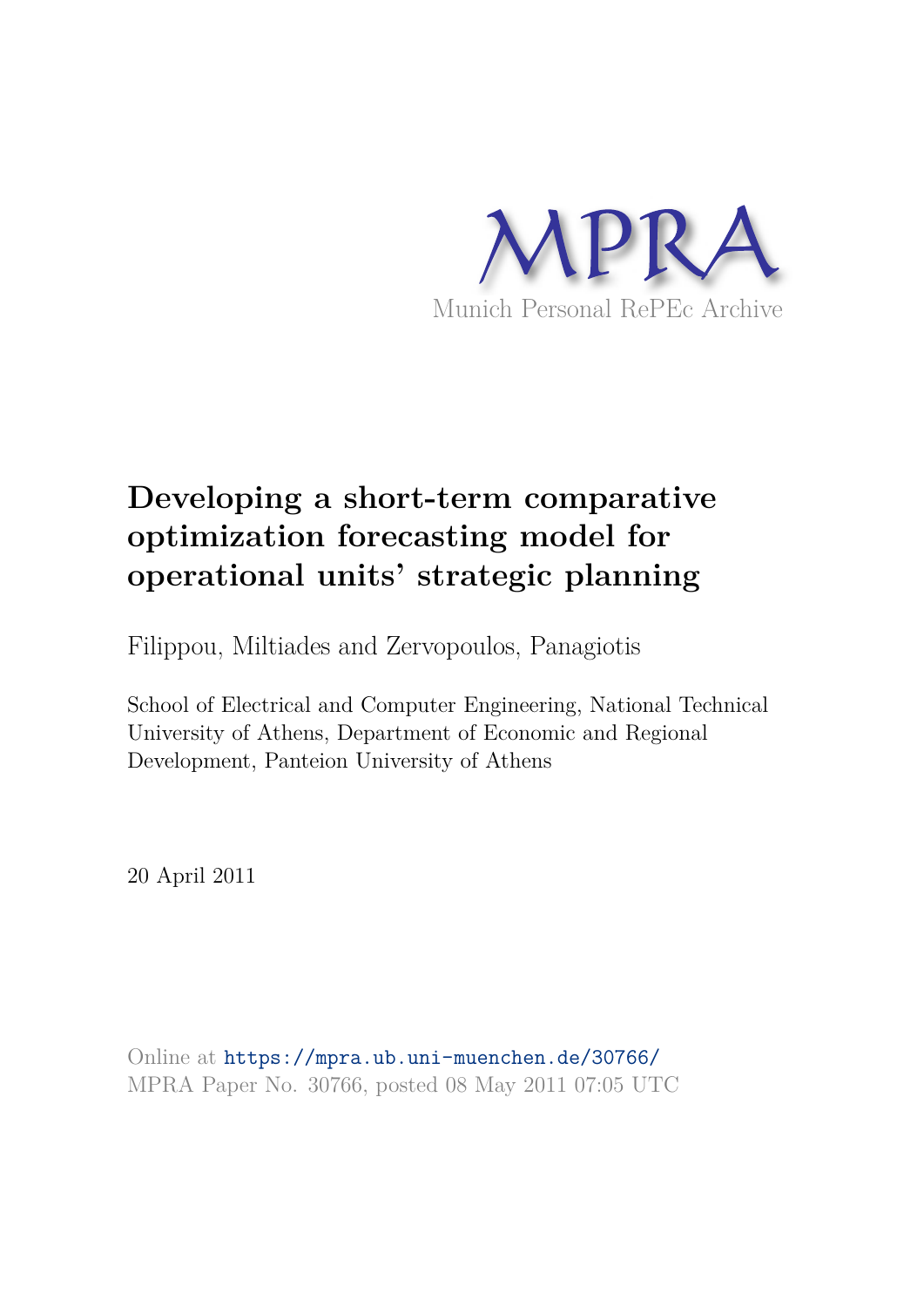## **Developing a Short-Term Comparative Optimization Forecasting Model for Operational Units' Strategic Planning**

#### **Miltiades Filippou**

School of Electrical and Computer Engineering, National Technical University of Athens, 9 Iroon Polytechniou Street, 157 80, Athens, Greece Email: miltfil@central.ntua.gr

## **Panagiotis Zervopoulos**

Department of Economic and Regional Development, Panteion University of Athens, 136 Syngrou Avenue, 176 71, Athens, Greece Email: panagiotis.zervopoulos@gmail.com

#### **ABSTRACT**

Data drain for peer active units operating in the same sector is a major factor that prevents policy makers from developing flawless strategic plans for their organisation. This study introduces a hybrid model that incorporates a purely deterministic method, Data Envelopment Analysis (DEA), and a semi-parametric technique, Artificial Neural Networks (ANNs), to provide a strategic planning tool for efficiency optimization applicable to shortterm lag of data availability. For consecutive time instances, *t* and *t* +1, the developed DEANN model returns optimum "regression-type" input and output levels for every sample operational unit, even for the fully efficient ones, that may decide to alter the levels of the efficiency determinants, respecting the *t* -time efficiency frontier.

**Keywords:** Forecasting, Optimization, Efficiency, Data Envelopment Analysis (DEA), Artificial Neural Networks (ANN), Adaptive Techniques

## **1. INTRODUCTION**

Efficiency optimization is a primary profitability strengthening driver for private companies (Banker et al., 1984). It also is a prerequisite for public organisations that have adopted the New Public Management concept (3Es: Efficiency, Effectiveness, and Economy). Although relative efficiency measurement is important in the strategic planning of an operational unit, a time lag of data availability exists (e.g., level and cost of resources engaged, level of outputs produced, and revenues obtained). For instance, companies' balance-sheet reports are released a minimum of six months after the end of the fiscal year. Due to this delay, there is a financial and production data drain. This drain delays policymakers from finalising completed economic analyses and strategic plans for their organisation that take into account the decisions of its counterparts. As a result, during the 'idle time', only ceteris paribus analyses can be conducted in which the policymakers of just one player make crucial decisions for the operational unit regarding the peer units as inactive.

We tackle the issue at stake by developing a semi-parametric tool to optimize the input-output or cost-revenue mix. Concurrently, the tool firstly estimates a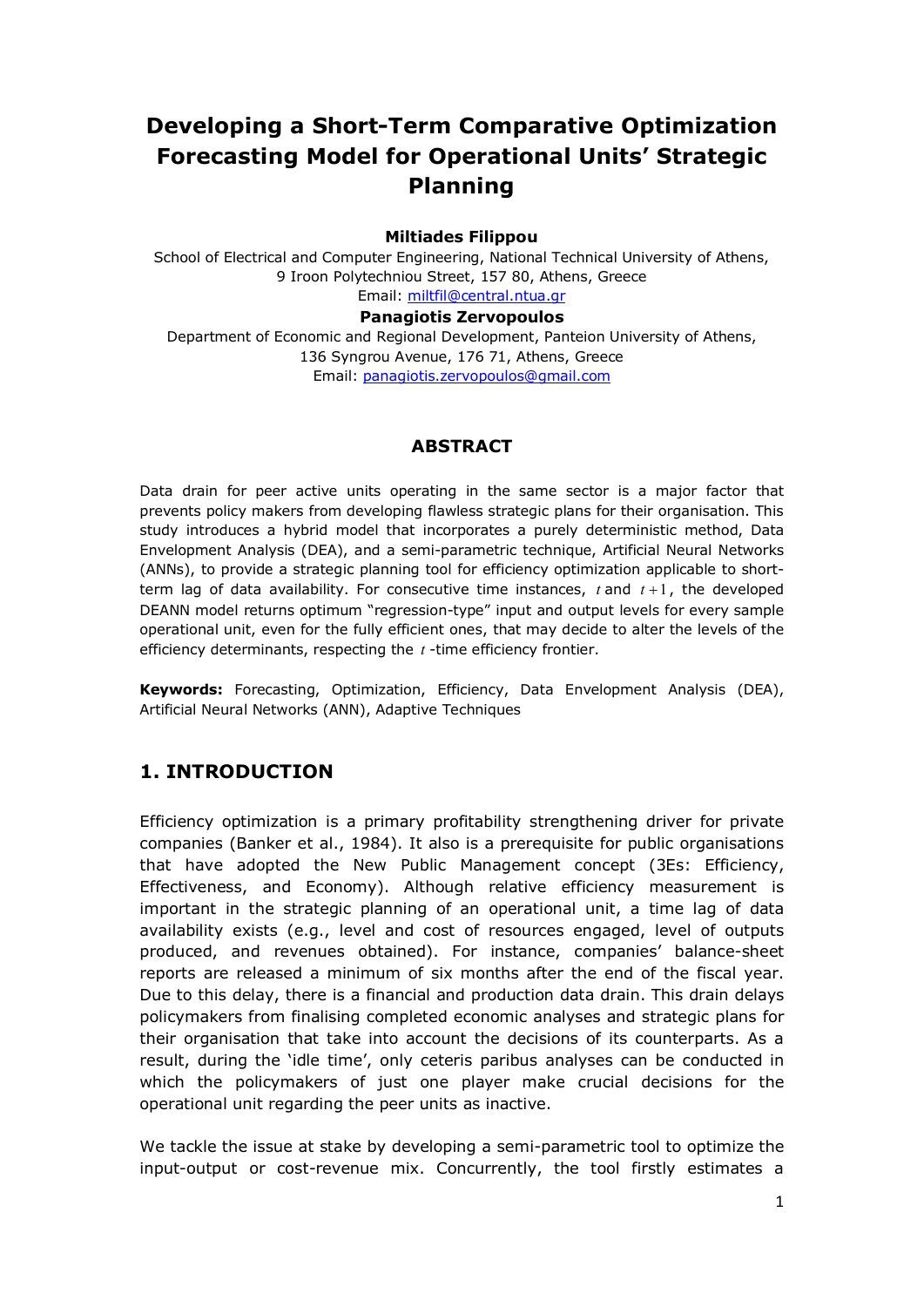stochastic best-practice frontier, or a stochastic production function, and secondly identifies the link between input and output data of the sample units or efficiency optimization. The stochastic reference set is more tolerant to data perturbations and short-term modifications, hence, more robust for short-term forecasting than the frontier determined by non-parametric methods such as DEA.

The novelty of the developed short-term comparative optimization forecasting model relaxes the future period prediction of the optimum output levels, introducing the feasible input levels for the selected operational unit (outputoriented approach), or vice versa (input-oriented approach), anticipating the short-period production frontier variation. An important factor is that data of the sample operational units for one period are adequate for the future period inputoutput value determination.

The paper is organised as follows. In the first section, we analyse the DEA (Variable Returns to Scale) and the ANNs (feed forward and recurrent neural network architectures), as well as discuss a review of the literature on hybrid DEA-ANN applications. In the following section, we apply the DEANN model to real data. In the last section, we elaborate on the managerial implications of the DEANN model, the concluding remarks and potential for future research.

## **2. LITERATURE REVIEW**

Discussion of the DEA and ANNs, the two components of the DEANN method, follow, as well as studies related to joint DEA and ANNs applications. The scope of this review is the understanding of the DEANN technique's functional underpinnings and potentials towards optimization forecasting.

## **2.1 Data Envelopment Analysis (DEA)**

Based on the seminal paper of Charnes, Cooper and Rhodes (1978), a nonparametric relative efficiency evaluation technique has been developed. DEA relies on linear programming to identify the best-practice or efficient operational units within a sample of homogenous counterparts; consequently the optimum input-output transformation process, and also the ability to estimate the target input or output values for every inefficient unit in order to mimic its best-practice reference peers. DEA relaxes the comparative efficiency assessment, discharging any assumption for the underlying production function of the sample active units, to estimate the best-practice reference set comprised solely of the relatively best input-output transformers.

The sample under evaluation consists of homogenous units, or Decision Making Units (DMUs), that perform common operations and engage uniform inputs to produce uniform outputs (Athanassopoulos & Curram, 1996). The differences between the sample DMUs concentrate on the level of the resources used and the level of goods and services produced.

DEA models have a twofold interpretation, depending either on the orientation of the transformation process decided by the units' policy makers or on the controllability of the operational unit over the resources or the outputs. To be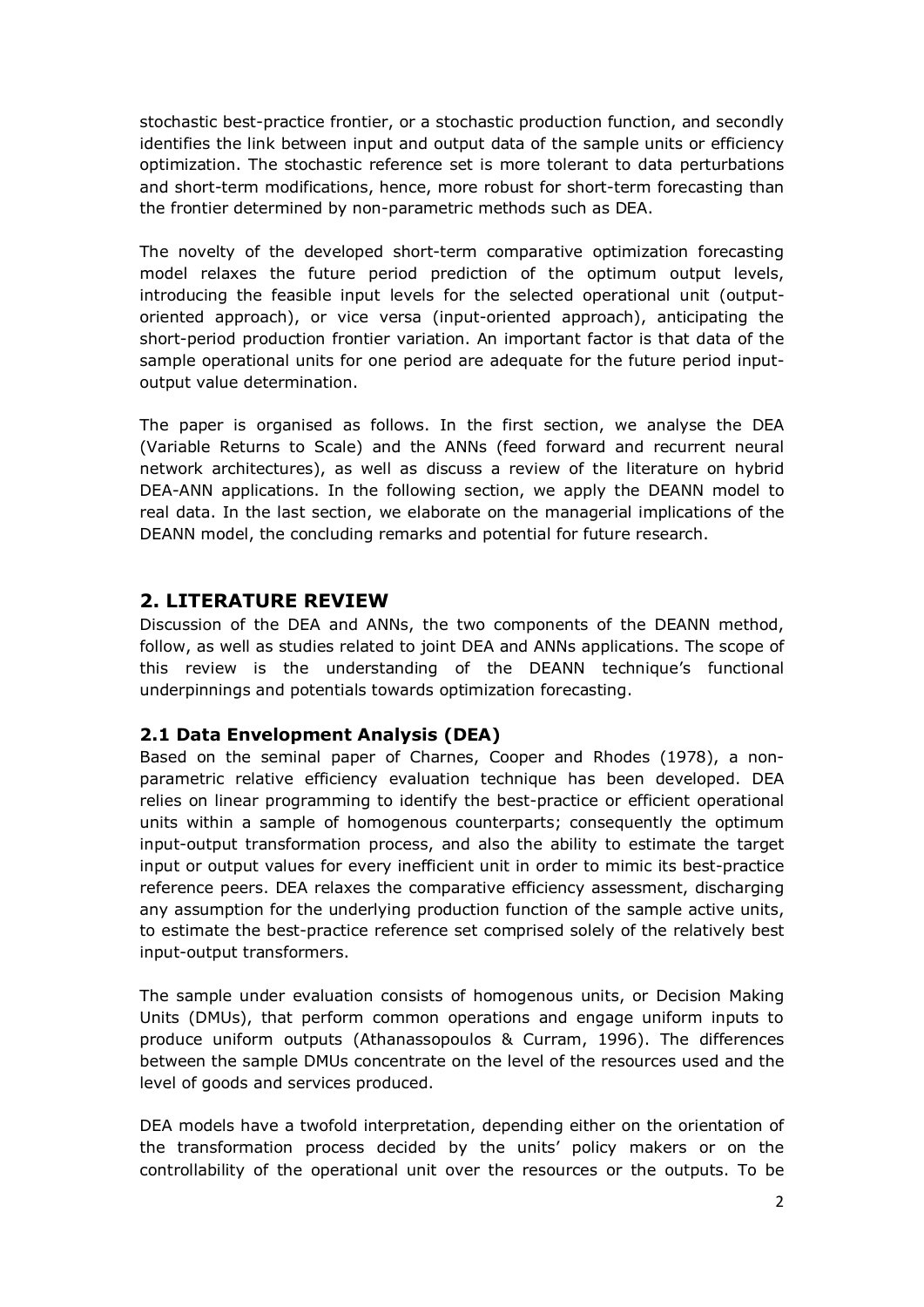more precise, the production process may be input oriented or output oriented. In the former case, aim of the comparative analysis is the estimation of the appropriate reduction on input levels (target inputs) holding the output levels fixed, and in the output oriented approach, we seek to reveal the maximum relative output values (target outputs), respecting the current input levels towards the efficiency attainment of every operational unit's production process.

CCR (Charnes et al., 1978) and BCC (Banker et al., 1984) are the two source models which differ in the returns to scale assumption underlying the production process. The former model assumes Constant Returns to Scale (CRS) and the latter Variable Returns to Scale (VRS). As a result, the BCC model leads to better fitting efficiency reference set to the sample data, comparing to the CCR bestpractice frontier, while they are returns to scale sensitive. Additionally, BCC is deemed more appropriate than CCR in case various size DMUs comprise the evaluation sample (Cooper et al., 2007).

The formulas developed to apply the BCC model are presented below:

$$
e^* = \min e
$$
  
subject to 
$$
\sum_{j=1}^n \lambda_j x_{ij} \le ex_{i_0} \quad i = 1,..., m
$$

$$
\sum_{j=1}^n \lambda_j y_{rj} \ge y_{r_0} \quad r = 1,..., s
$$

$$
\sum_{j=1}^n \lambda_j = 1
$$

$$
\lambda_j \ge 0 \qquad j = 1,..., n
$$

where DMU<sub>o</sub> stands for one of the sample DMUs under assessment,  $x_{i_o}$  and  $y_{r_o}$ represent the *i* th input and *r* th output of DMU<sub>o</sub> respectively, and *lambdas*  $(\lambda_j)$  are the input and output non-negative weights.

## **2.2 Artificial Neural Networks (ANN)**

A neural network (simply called NN) is a large-scale system which contains large numbers of special, non-linear processors. These processors are called 'neurons'. Each neural network is characterised by a state, an input set the weights of which come from other neurons and an equation, which describes the dynamical function of the NN. The weight factors are renewed (their values are changed through the periods of time) with the help of a learning process which takes place along with the minimisation of a cost function (error). As a result, the weight factors are renewed gradually. The optimal values of the weight factors<sup>1</sup> then are stored and used during the solution of a problem which requires the presence of the NN.

 $<sup>1</sup>$  Weight factor is a measure of the connection strength between two neurons.</sup>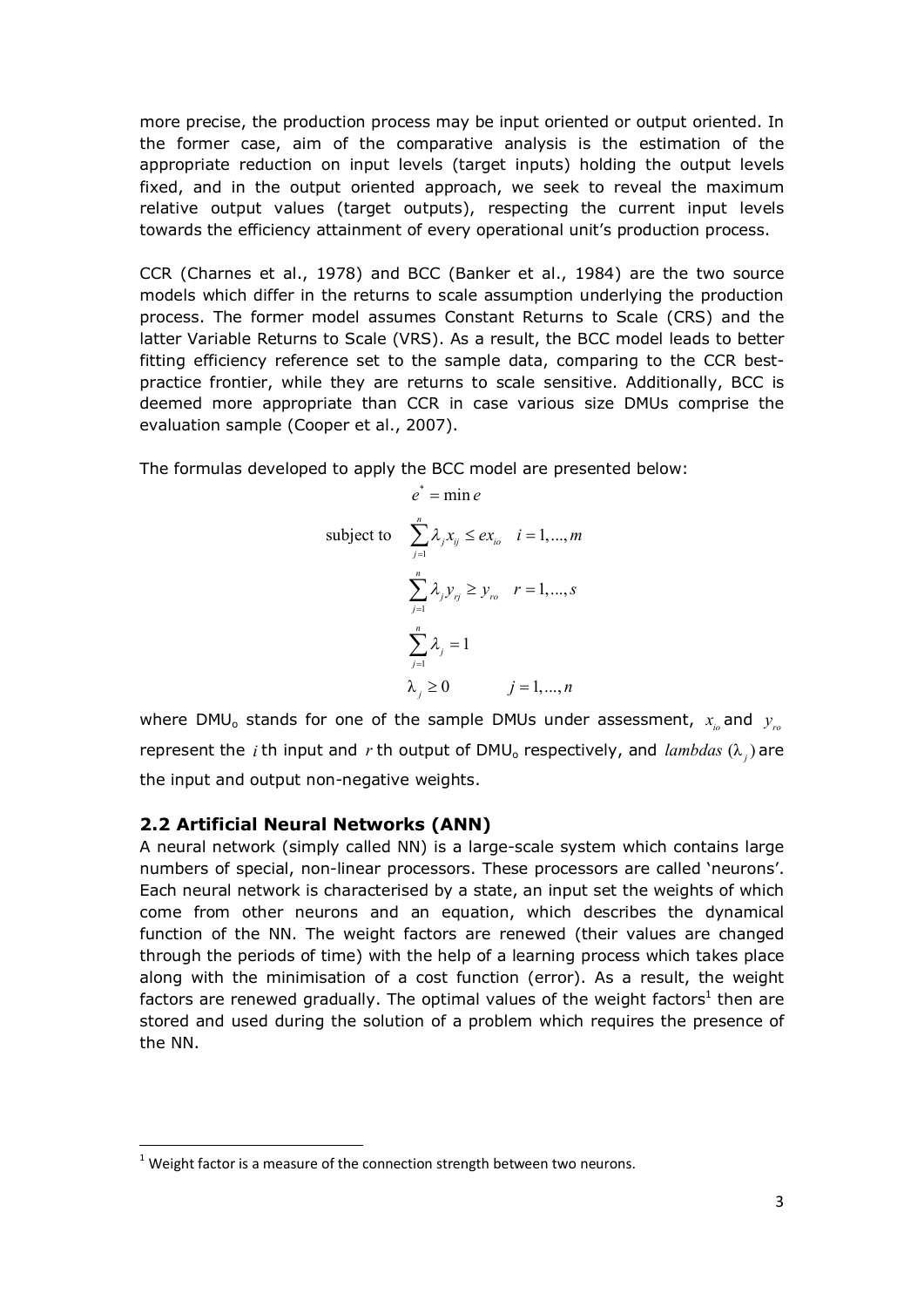## **2.2.1 General form of an artificial neuron – the perceptron Basic definition**

The general form of an artificial neuron can be described in two stages (Figure 1). In the first stage, the *linear combination* of inputs is calculated. Each value of input array is associated with its weight value, which is normally between 0 and 1. The summation function (Function 1) often takes an extra input value  $\theta$  with weight value equal to unity to represent the threshold or *bias* of a neuron. The summation function will be then performed as,

$$
x = \sum_{i=1}^{N} A_i W_i + \theta \tag{1}
$$



The above McCulloch-Pitts Threshold Logic Unit (TLU) mode is also called "perceptron" (Tzafestas, 2001). The perceptron was the result of merger between two concepts from the 1940s, McCulloch-Pitts model of an artificial neuron and Hebbian learning rule of adjusting weights.

#### The perceptron algorithm

A single layer feed-forward network consists of one or more output neurons *o* , each of which is connected with a weighting factor with every *i* input variable. In the simplest case, the network has only two inputs and a single output (Figure 2).





The input of the neuron is the weighted sum of the inputs plus the bias term  $\theta$ . The output of the network is formed by the activation of the output neuron, which is the outcome of an input-dependent functional form (Function 2).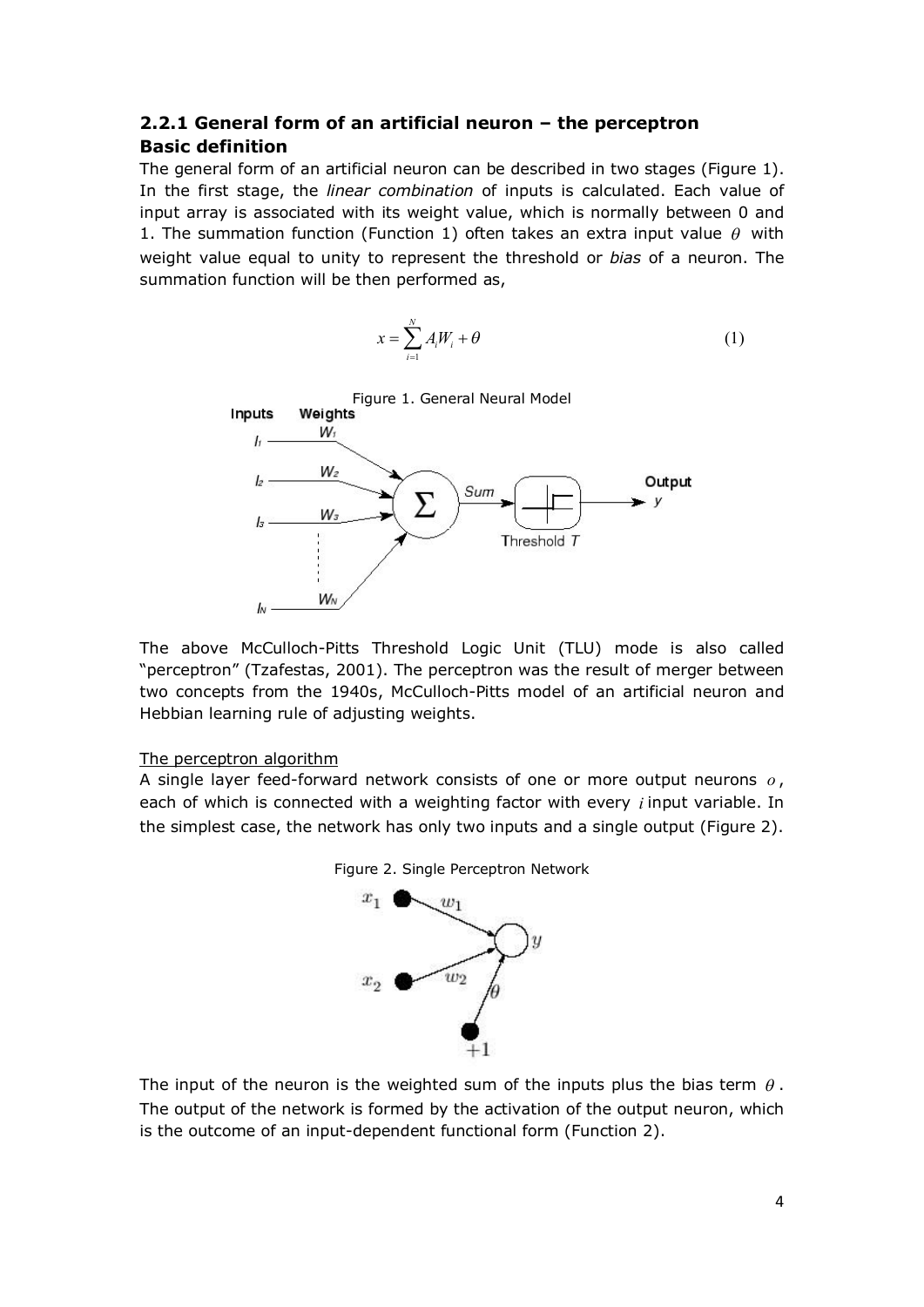$$
y = F\left(\sum_{i=1}^{2} w_i x_i + \theta\right)
$$
 (2)

The activation function *F* can be linear or nonlinear so that we have a linear or nonlinear network respectively. At this point, we consider the threshold, alternatively, *Heaviside* or sgn , function.

$$
F(s) = \begin{cases} 1, & \text{if } s > 0 \\ -1 & \text{otherwise} \end{cases}
$$
 (3)

The output of the network thus is either +1 or -1 depending on the input. The network now can be used for a classification task: "*it can decide whether an input pattern belongs to one of two classes (linear separability)*". If the total input is positive, the pattern will be assigned to class  $+1$ ; if the total input is negative, the sample will be assigned to class -1.In this case, the separation between the two classes is expressed by a straight line, given by the following equation:

$$
w_1 x_1 + w_2 x_2 + \theta = 0 \tag{4}
$$

The above equation is the dot product  $W_x$  to which a bias  $\theta$  is added.

It should be noted that the learning methods are weight-adjustment iterative procedures.

#### **2.2.2 Multilayer perceptrons (MLP) – backpropagation algorithm (BP)**

The MLPs are perhaps the most popular and widely applied models of the many existing ANN types. Hornik et al. (1990) have shown that, subject to mild regularity conditions, these models can approximate any function and its derivatives to any degree of accuracy.

The MLPs basic properties are summarised in the triplet: multi-layer, feedforward and supervised neural network. Their processing elements, known as '*neurons*', are organised in at least three layers: the input layer, the output layer and the hidden layer(s) in between. These *neurons* all are fully connected between adjacent layers. MLPs are feed-forward networks (e.g., all connection points in one direction, from the input towards the output layer). Finally, they are supervised networks since all patterns of inputs and outputs must be provided. The development of a neural network model requires the specification of a 'network topology' and a 'training strategy'.

To add layers, we need to do an additional step than just connect up some new weights. To be more precise, we need to introduce *a non-linearity* (g(a)) assumption. In general, the non-linearity we will use works to make the outputs from each layer crisper. This is accomplished by using a *sigmoidal activation function*.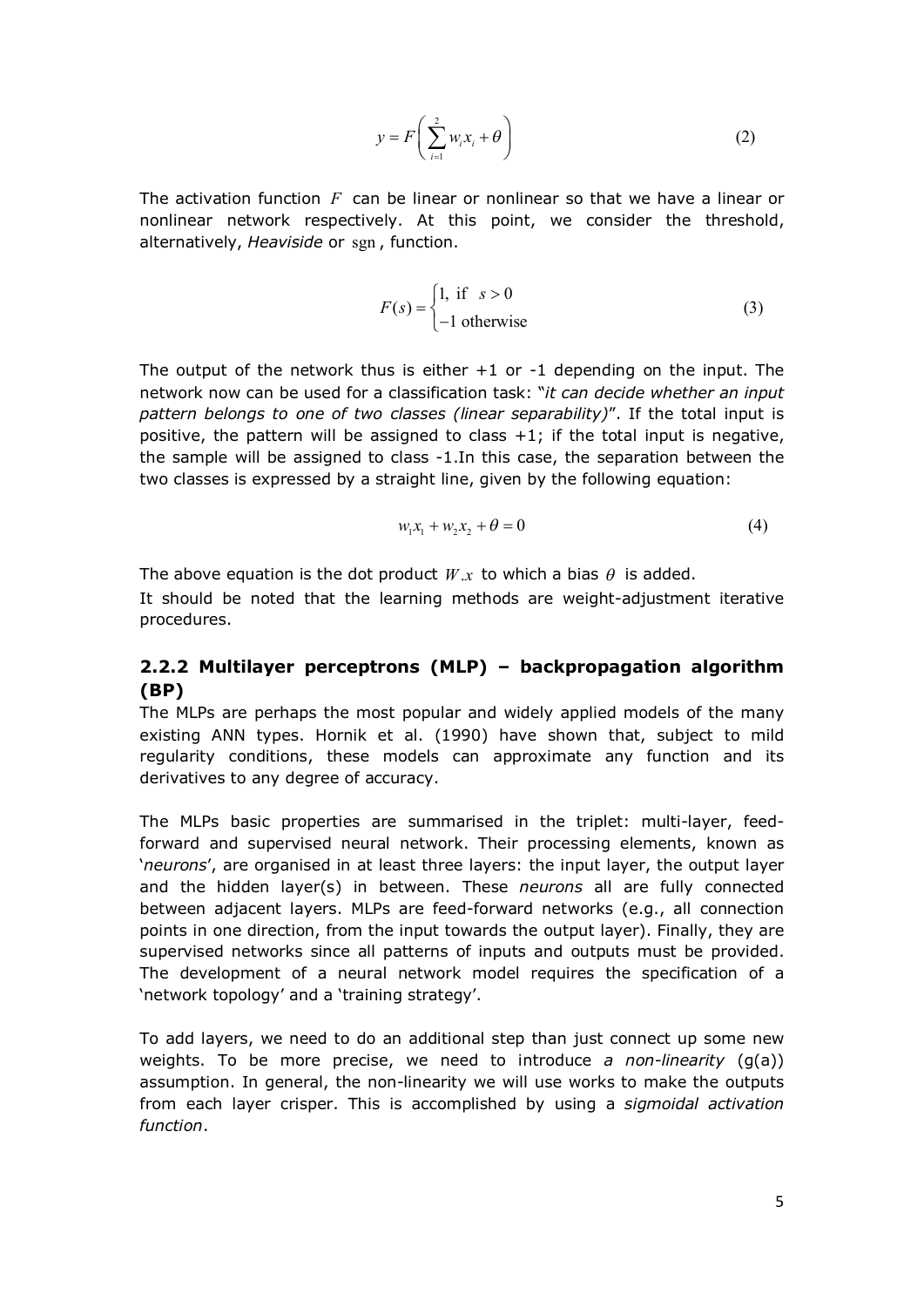There are two basic commonly used *sigmoidal activation functions*:

· The Logistic Sigmoid (*logsig*) that is the integral of the statistical Gaussian distribution.

$$
g(a) = \frac{1}{1 + e^{-a}}\tag{5}
$$

· The Tangental Sigmoid (*tansig*) that is derived from the *hyperbolic tangent*. It has the advantage over the logsig of being able to deal directly with negative numbers.

$$
g(a) = \tanh(a) = \frac{e^a - e^{-a}}{e^a + e^{-a}}
$$
 (6)

The backpropagation (BP) algorithm is a method for computing partial derivatives in a network. In short, it is nothing more (nor less) than the chain rule from calculus. One of its virtues is that it is an extremely efficient computation due to its recursive formulation. Note that while it is used most commonly to compute first derivatives, it may also be used to compute second derivatives (or derivatives of any order), albeit at additional computational expense.

For instance, let's assume that we are training a network with three layers: an input layer which is connected to a hidden layer which, in turn, is connected to an output layer. The first thing to do is to select a log likelihood function that is appropriate for the nature of the task. To be more precise, let's assume that the task is regression-type in which the target output  $y^*(t)$  is a noise-corrupted version of some function of the input  $x(t)$ :

$$
y^*(t) = f(x(t)) + \varepsilon \tag{7}
$$

where  $\epsilon \sim N(0,1)$  that is:

$$
y^*(t) \sqsupseteq N(f(x(t),1))
$$

The log likelihood function is:

$$
\log L = \sum_{i} \frac{1}{2} \|y^*(t) - y(t)\|^2
$$
  
= $\sum_{i} \sum_{i} \frac{1}{2} [y_i^*(t) - y_i(t)]^2$  (8)

where the index *t* ranges over all training patterns, and the index *i* ranges through all output units.

We want to compute the derivatives of the log likelihood with respect to the network's weights.

Let's assume that we are doing "batch" training, meaning that the weights remain constant within an epoch (a pass through all data patterns) but change between epochs. For notational convenience, two time indexes will be used: *n* expresses epochs and *t* steps (pattern presentations within an epoch). Using the chain rule, computation of the desired derivatives may be broken up into three stages. It is easier if we consider output units and hidden units separately. For an output unit, the stages are represented by the three partial derivatives on the right-hand side of the equation: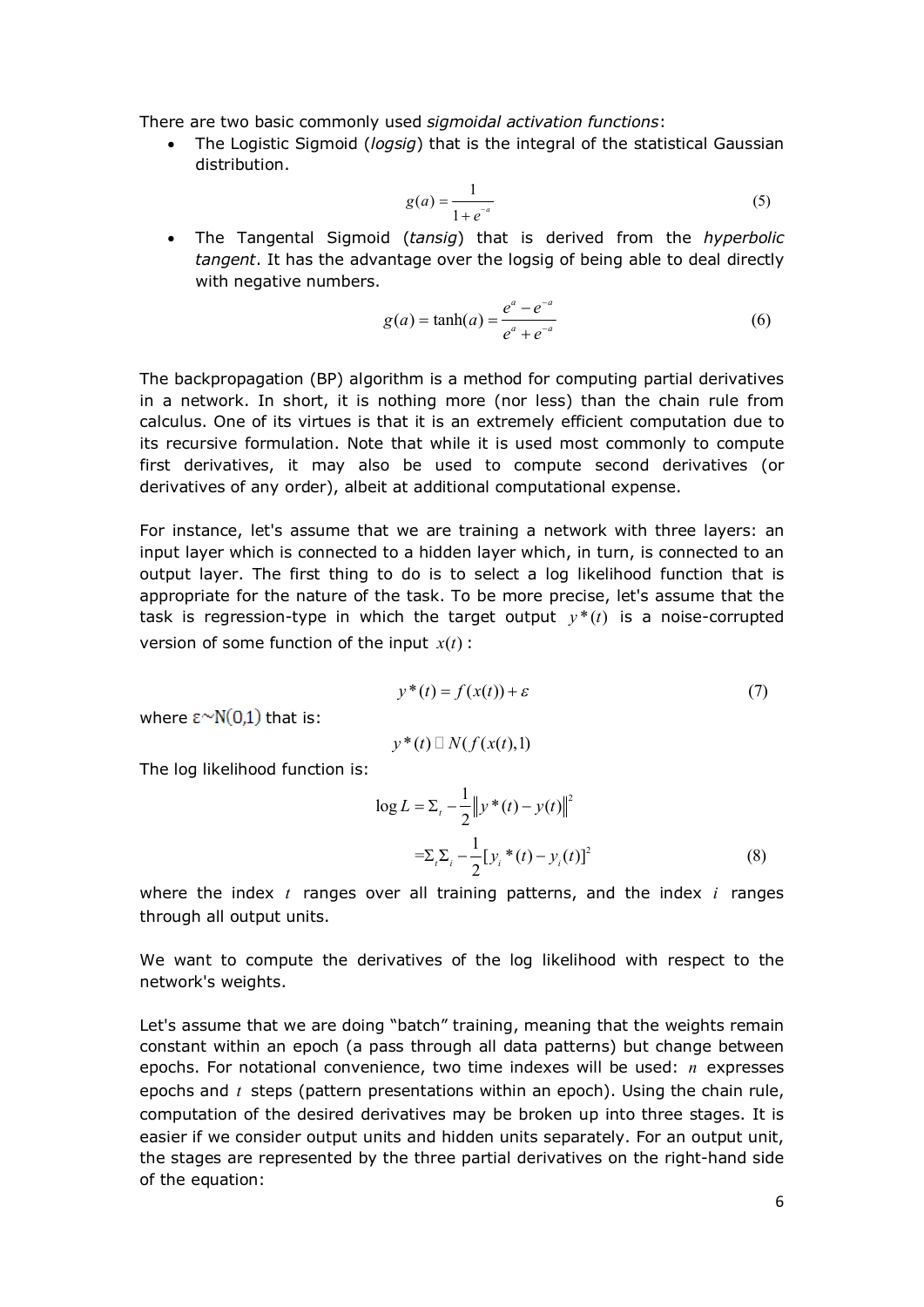$$
\frac{\partial \log L(n)}{\partial w_{ij}(n)} = \sum_{i} \frac{\partial \log L(t)}{\partial y_{i}(t)} \frac{\partial y_{i}(t)}{\partial s_{i}(t)} \frac{\partial s_{i}(t)}{\partial w_{ij}(n)}
$$
(9)

where  $s_i(t)$  is the weighted sum of the unit *i* 's inputs at step  $t$  , and  $w_{ij}(n)$  stands for the weight on the connection between the hidden unit *j* and output unit *i* at epoch *n* . For a hidden unit, the stages are:

$$
\frac{\partial \log L(n)}{\partial w_{ij}(n)} = \sum_{t} \frac{\partial \log L(t)}{\partial h_i(t)} \frac{\partial h_i(t)}{\partial s_i(t)} \frac{\partial s_i(t)}{\partial w_{ij}(n)}
$$
(10)

#### **2.2.3 Recurrent Neural Networks – Elman Networks**

Typical NN models are closely matched to statistical models and have gained promising results in a large range of applications. For noisy time series prediction, neural networks typically take a delay embedding of previous inputs which is mapped into a prediction.

In the *Elman network*, positive feedback is used to construct memory in the network. The network is consisted of input, hidden and output layers. Special units called *context units* save previous output values of hidden layer neurons. Context unit values then are fed back fully connected to hidden layer neurons and thus serve as additional inputs to the network. Networks output layer values are not fed back to the network. The *Elman network* has a high depth and low resolution memory, since the context units keep exponentially decreasing trace of past hidden neuron output values.

#### **2.3 DEA and ANN models**

Both DEA and ANNs are non-parametric techniques that make no assumptions about the production function that links inputs with outputs. However, unlike DEA, which is deemed an extreme method as it estimates a production function based on the relatively best performing sample operational units, ANNs uncover an adaptive functional form with stochastic underpinnings (Wang, 2003). Thus, the ANNs' outcomes are less sensitive than the DEA results to data perturbations due to the noise inherited by their regression-type architecture.

Acknowledging DEA and ANN methods' properties, there are several studies that introduce joint application. The scope of such a combination is the efficiency assessment or prediction (Yaghoobi et al., 2010; Wu et al., 2006; Wu et al., 2004; Pendhakar & Rodger, 2003; Wang, 2003), the efficiency assessment and the comparison of the accuracy of the outcomes obtained by the two methods (Athanassopoulos & Curram, 1996). In these studies, DEA is used in first-stage analysis to preprocess actual input and output data for the following stage in which ANNs are applied. DEA in conjunction with ANNs lead to a semi-parametric method development.

The limitations of the existing DEA-ANN methods are concentrated on the selection of the "efficient" sample DMUs, discarding the remaining "inefficient" units from the training process of the ANN model (second-stage analysis). In other words, these approaches ignore the magnitude of a significant portion of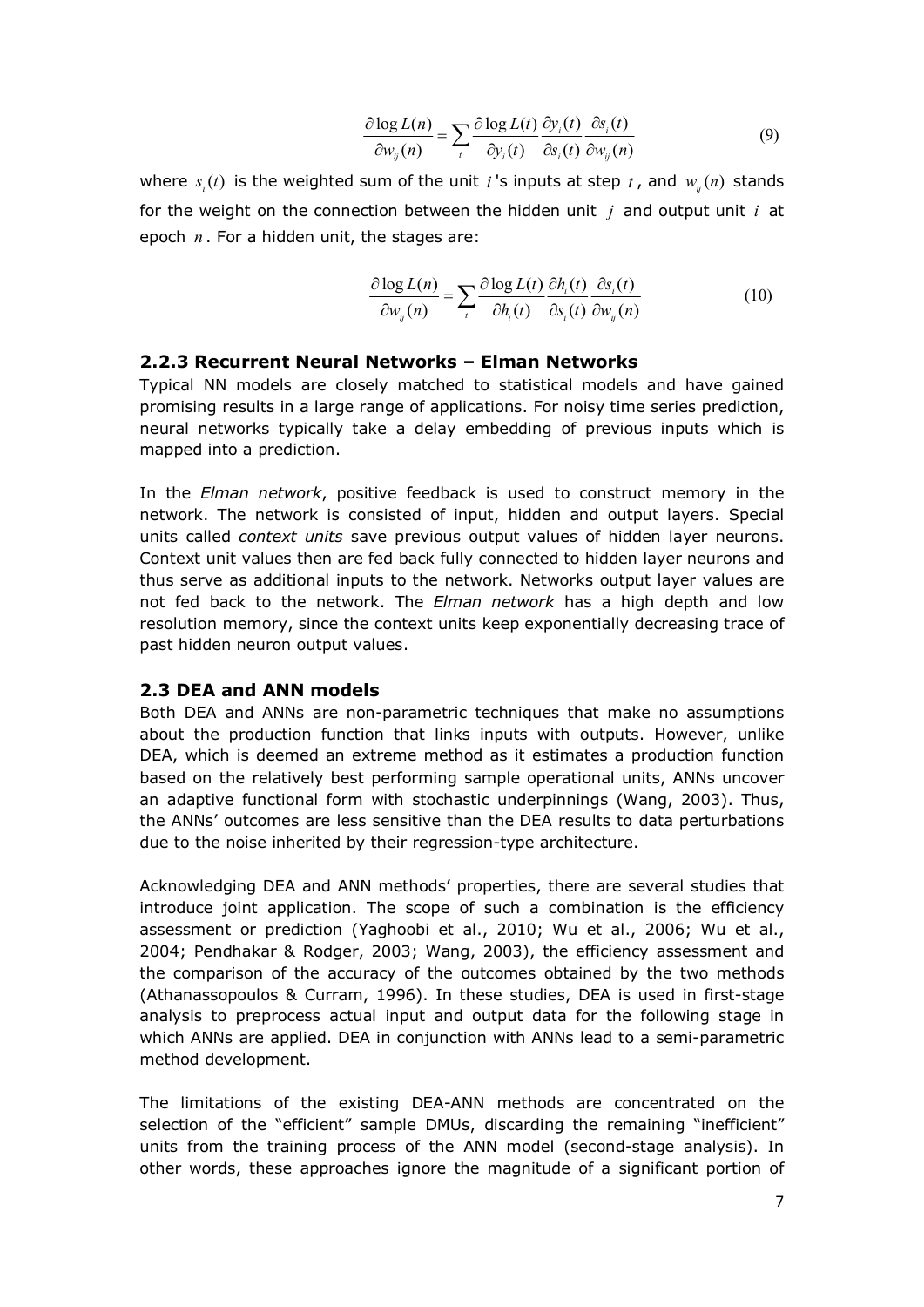the sample on the efficiency assessment. The current DEA-ANN methods' classification between efficient and inefficient units does not adopt the traditional DEA concept. For instance, for the ANNs' training phase, efficient units are deemed those imputed efficiency scores less than unity in order to identify an adequate number of DMUs that meets the minimum ANNs' processing requirements. According to Trout et al. (2003), the number of units used for ANNs' training purposes should be greater than ten times the number of input variables.

Additionally, the DEA-ANN papers omit the input and output levels' estimation in future periods, which is a major concern of policy makers. They solely analyse the efficiency parameter.

## **3. DEANN METHODOLOGY**

The DEANN model for short-term optimization forecasting is a hybrid DEA and ANN stochastic technique. The developed model applied DEA in a first-stage comparative analysis for "filtering" the input and output data. To be more precise, the first-stage analysis leads to sample units' efficiency scores and target inputs (input orientation) or target outputs (output orientation) as a roadmap for fully efficiency attainment (efficiency score  $= 1.000$ ). The second-stage analysis, where the appropriate ANN model (e.g., feed forward, recurrent) and topology (e.g., number of hidden layers and number of nodes per hidden layer) are applied, identifies the stochastic functional form that links the optimum inputoutput mix. The functional form expresses the "regression-type" efficiency frontier of the sample DMUs that is adaptive to short-term data variations, unlike the pure DEA reference set that is deterministic. Based on the DEANN efficiency frontier, we predict the optimum input-output mix for efficiency attainment for every sample DMU, anticipating the input-output games the peer units may play during the "idle-time".

The phases of the DEANN model implementation are epitomized into the subsequent algorithm:

- *Step 1*: Run DEA (BCC) in order to identify sample DMUs efficiency scores and target input or output values (filtered values), depending on the orientation preferred.
- *Step 2*: Apply the filtered values to the appropriate ANN model and topology to reveal the stochastic efficiency reference set (functional form).
- *Step 3*: Impute new input or output values to the DEANN functional form for selected sample DMUs to predict the optimum solutions for efficiency attainment.

The orientation of the DEANN model depends on the disposability of resources, the market dynamic and structure, and the units' controllability over input or output variables. In case the input-oriented approach is selected, the DEANN model predicts the optimum input values for given outputs (different from the actual output levels) selected by the policymaker. The output values are estimated when the output-oriented approach is applied. The selected values are feasible variable levels for the unit(s) regarding the period  $t$  to  $t+1$ .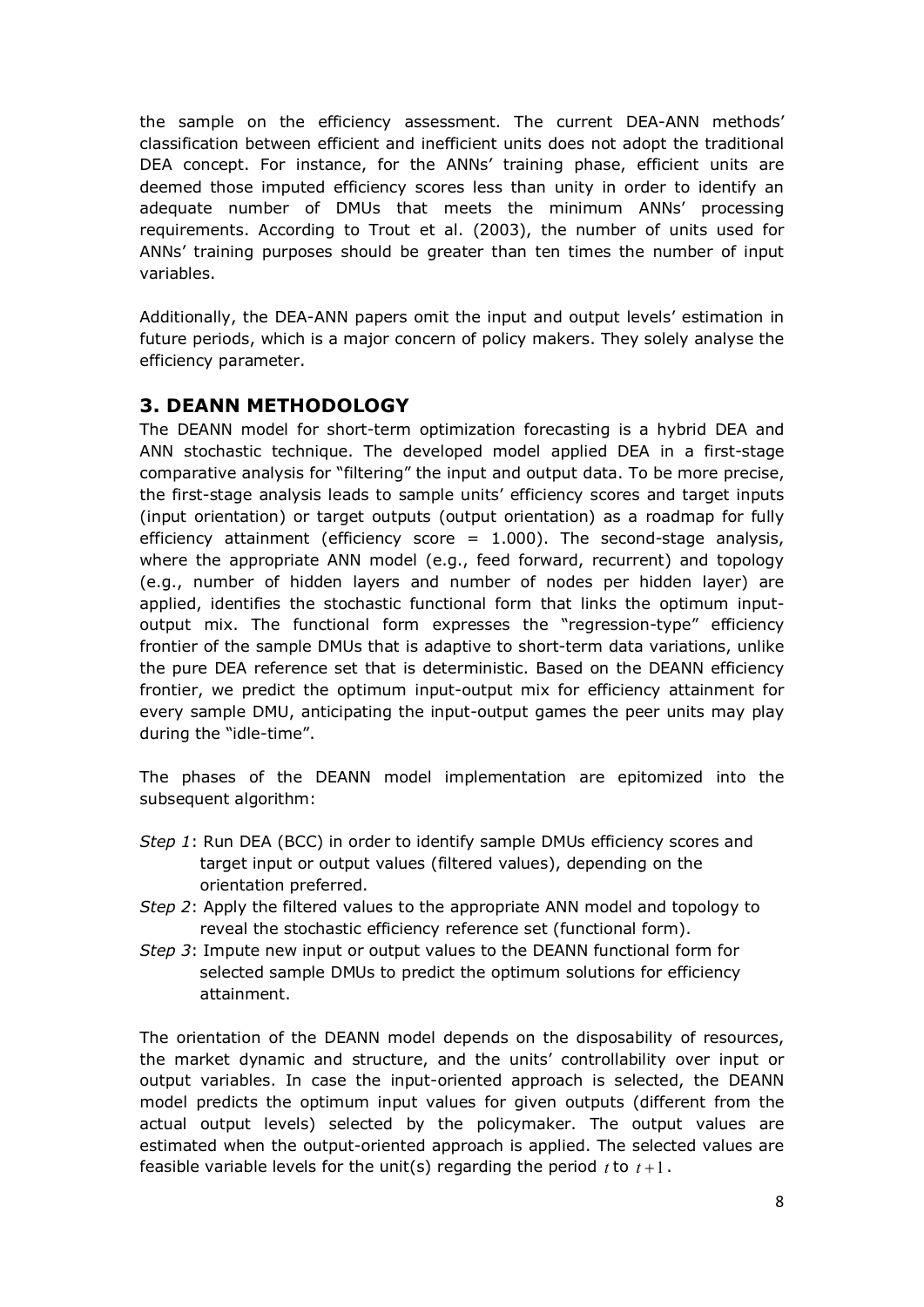By applying filtered values for the stochastic functional form estimation instead of actual values, as recommended by previous studies (e.g., Yaghoobi et al., 2010; Hu et al., 2008; Wu et al., 2006; Wu et al., 2004; Pendhakar & Rodger, 2003; Wang, 2003; Costa & Markellos, 1997; Athanassopoulos & Curram, 1996), we improve the DEA and ANN synergy for identifying the efficiency reference set. The DEA target dataset that represents the optimum input-output mix for every sample DMU to full efficiency attainment increases the flexibility and applicability of the DEANN outcomes to real conditions. To be more precise, we do not exclude the inefficient or the arbitrarily deemed "inefficient", based on the researchers' criteria, units from the training process, expanding the applicability of the DEANN model to a smaller sample size and enhancing the accuracy of the estimated stochastic efficiency frontier.

A peculiarity of the DEANN model is the sample size used for the training phase of the second step of the algorithm; namely, the number of DMUs should be greater than ten times the number of input variables (Troutt et al., 1995).

Additionally, by using efficient and potentially efficient DMUs (using DEA target values) for the stochastic best-practice frontier estimation, we respect a major economic assumption: monotonicity (Pendhakar & Rodger, 2003).

## **4. NUMERICAL EXAMPLE**

## **4.1 Data description**

The DEANN model is applied to data from the Citizen Service Centers (CSCs), decentralised governmental one-stop-shops. One hundred SUs comprise the sample, out of 1020 operating in Greece, serving about 70% of the citizens who apply to CSCs for administrative issues. There are five input variables in the dataset (number of full-time employees, weekly working hours, number of PCs, number of fax machines and number of printers), and three output variables (number of electronic protocol registered services provided, number of manual services provided and number of served citizens).

## **4.2 DEANN application**

By implementing Step 1 of the DEANN algorithm, applying the BCC DEA model, the efficiency scores of the sample hundred DMUs and the target input or output values (filtered values), depending on the orientation selected, are assigned. In this study, we load the DEANN model for both-sided orientations.

|              | Table 1. DEA Statistics |                    |
|--------------|-------------------------|--------------------|
| <b>Units</b> |                         | <b>Orientation</b> |
|              | Input                   | Output             |
| Efficient    | 51                      | 31                 |
| Inefficient  |                         | 69                 |

Total 100 100

The DEA application reveals that 51% and 31% of the sample operational units are fully efficient in case of input and output orientation, respectively (Table 1).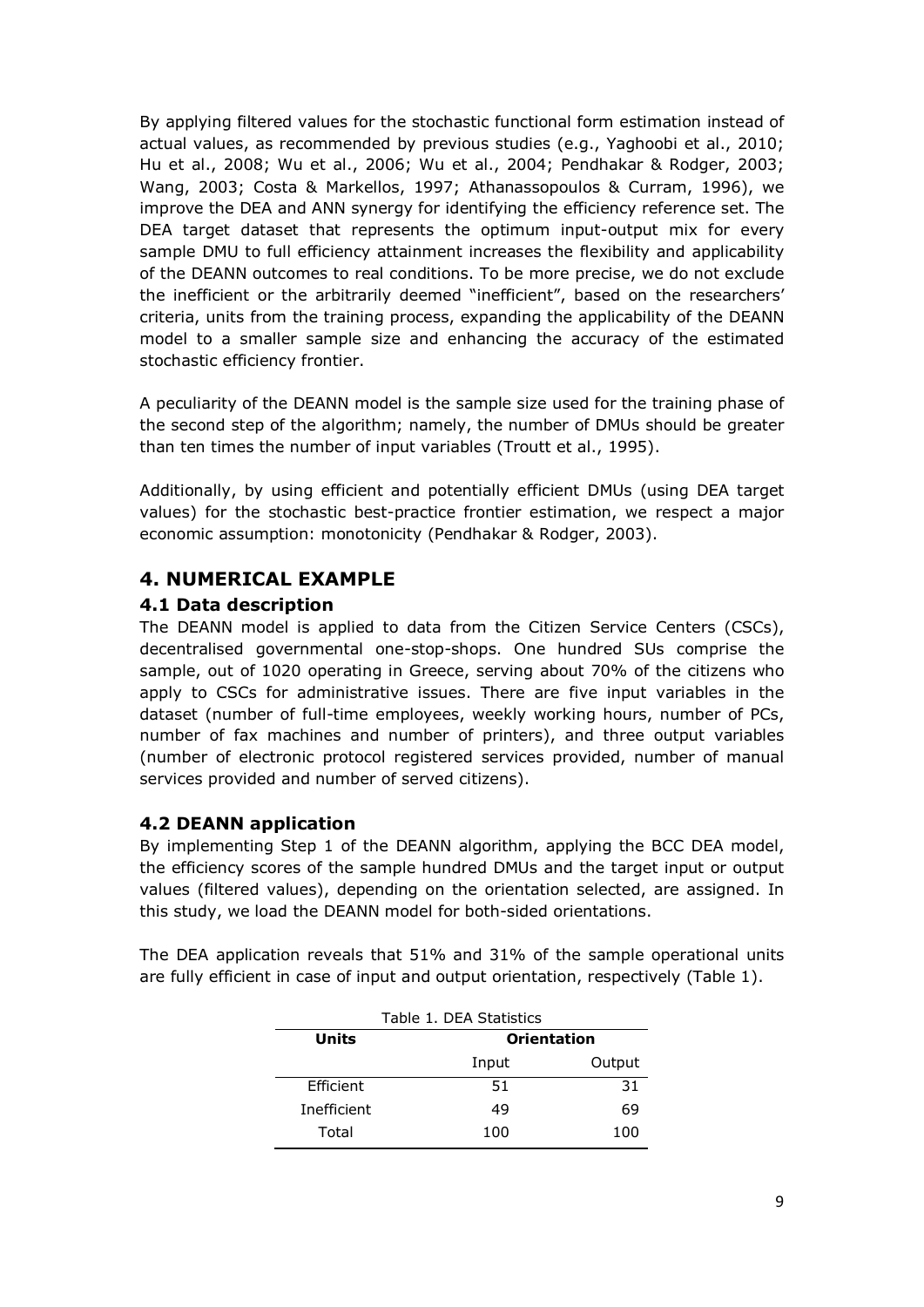In order to exhaust the available data and limit the sample size requirements for applying ANNs, we select the DEA target input and output levels, that potentially lead the DMUs to the non-parametric efficiency frontier for the second stage analysis. By experimenting with ANN models and architectures on the filtered dataset, we identify the most statistically significant functional form that minimises the mean square error. Based on the input-output distribution, the training function applied to the second phase of the input-oriented DEANN analysis is the *Levenberg-Marquardt* (Figure 3), and of the output-oriented, the *Conjugate Gradient with Polak-Ribiere Restarts* (Figure 4). The former is a feed forward and the latter a recurrent (Elman) ANN model. The topology of the input and output-oriented DEANN data processing consists of one hidden layer with six and fifteen nodes respectively. For training of the ANN, for both orientations, seventy DMUs were selected. The remaining thirty operational units were used to cross-validate the adaptability of the network.





Figure 4. Recurrent (Elman) ANN Architecture Applied to the Output-Oriented Analysis



|  |  |  |  | Table 2. ANN Properties |
|--|--|--|--|-------------------------|
|--|--|--|--|-------------------------|

| <b>Properties</b>        | <b>Orientation</b>  |                                                   |  |  |  |
|--------------------------|---------------------|---------------------------------------------------|--|--|--|
|                          | Input               | Output                                            |  |  |  |
| Data Selection           |                     | Random                                            |  |  |  |
| Inputs                   | 3                   | 5                                                 |  |  |  |
| Hidden Layer(s)          |                     | 1                                                 |  |  |  |
| <b>Neurons</b>           | 6                   | 1.5                                               |  |  |  |
| Outputs                  | 5                   | 3                                                 |  |  |  |
| <b>Training Function</b> | Levenberg-Marquardt | Conjugate Gradient with<br>Polak-Ribiere Restarts |  |  |  |
| Mean Square Error        | < 10 <sup>1</sup>   | $10^1$ < MSE < $10^2$                             |  |  |  |
| R                        | 0.9818              | 0.9927                                            |  |  |  |

Subsequent to revealing the functional form, a distinct function for each orientation, that expresses the stochastic best-practice frontier, the DEANN optimum input and output levels are estimated. For instance, the deviation between the DEA filtered input and their ANN counterparts, in case of inputoriented analysis, depicted in Table 3, expresses the correction based on the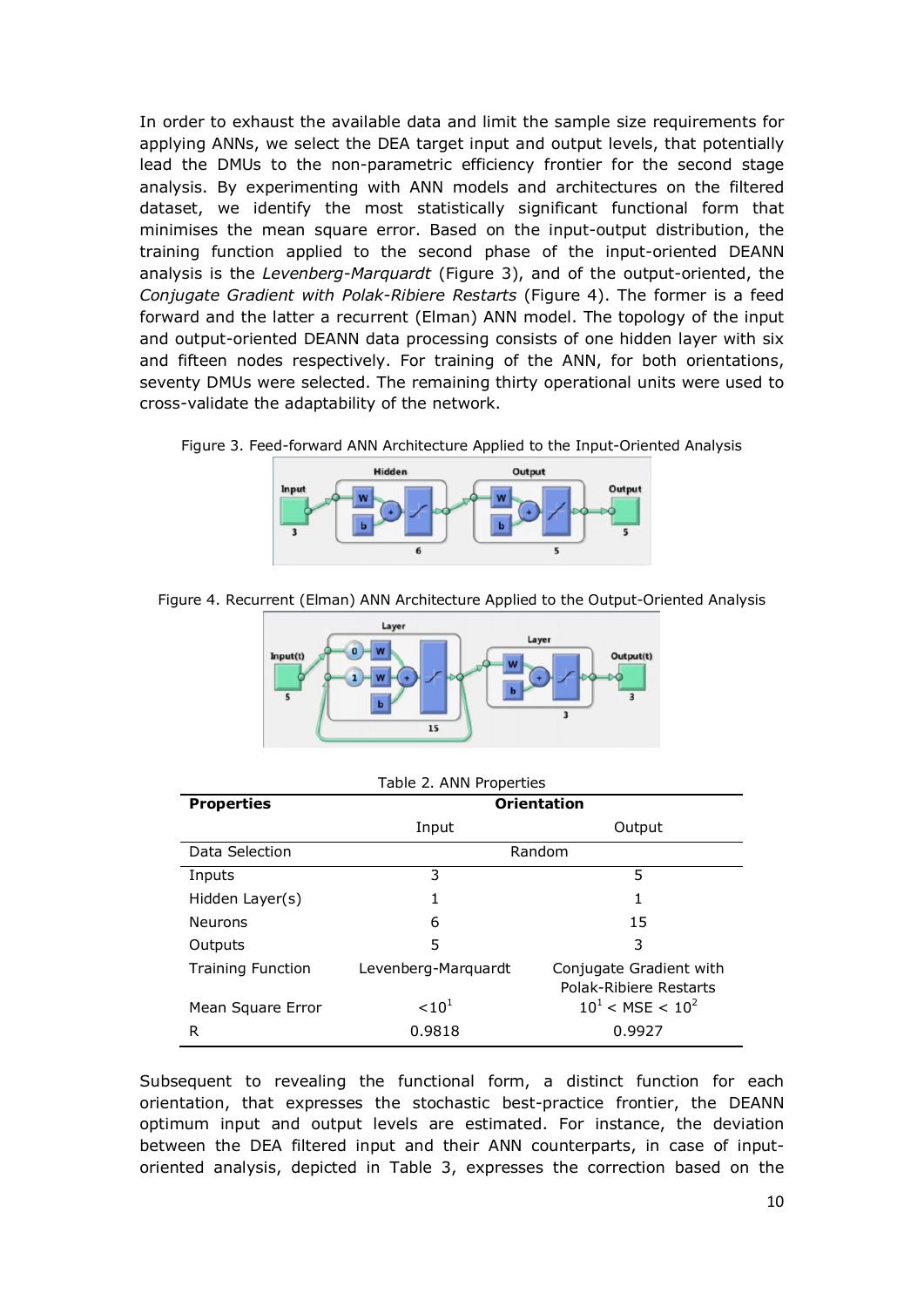stochastic reference set. To be more precise, sixty eight out of the one hundred fifty ANN-obtained input values were not altered more than 10% from the equivalent DEA filtered levels. Additionally, 68% of the ANN optimum input values, holding the outputs fixed, were moved upward compared to the DEA target values (Table 3).

| <b>DMUs</b> | <b>Deviation</b> |          |          |          | <b>DMUs</b> | <b>Deviation</b> |           |          |          |          |                 |
|-------------|------------------|----------|----------|----------|-------------|------------------|-----------|----------|----------|----------|-----------------|
|             | Full-Time        | Working  | PC       | Fax      | Printers    |                  | Full-Time | Working  | PC       | Fax      | <b>Printers</b> |
|             | Employees        | Hours    |          |          |             |                  | Employees | Hours    |          |          |                 |
| 71          | 0.117            | 0.101    | 0.075    | $-0.216$ | 0.246       | 86               | $-0.147$  | $-0.106$ | 0.462    | $-0.543$ | $-0.553$        |
| 72          | $-0.042$         | 0.081    | 0.441    | $-0.392$ | 1.273       | 87               | 0.150     | 0.070    | 0.090    | $-0.012$ | 0.625           |
| 73          | 0.150            | 0.031    | 0.268    | $-0.108$ | 0.607       | 88               | 0.000     | 0.201    | 0.456    | $-0.105$ | 0.400           |
| 74          | $-0.038$         | 0.391    | 0.094    | 0.007    | 0.113       | 89               | 0.037     | $-0.042$ | $-0.043$ | 0.001    | $-0.057$        |
| 75          | $-0.016$         | 0.144    | 0.126    | $-0.125$ | 0.881       | 90               | 0.099     | $-0.058$ | 0.103    | 0.001    | 0.825           |
| 76          | 0.135            | 0.049    | 0.040    | 0.001    | 0.354       | 91               | 0.109     | $-0.002$ | 0.298    | $-0.226$ | $-0.041$        |
| 77          | $-0.079$         | $-0.085$ | 0.523    | 0.001    | $-0.054$    | 92               | 0.070     | 0.151    | $-0.029$ | $-0.286$ | 0.476           |
| 78          | 0.033            | $-0.191$ | 0.265    | 0.001    | 0.420       | 93               | $-0.201$  | 0.059    | $-0.087$ | 0.024    | 0.959           |
| 79          | 0.117            | $-0.034$ | 0.207    | 0.001    | 0.882       | 94               | 0.048     | 0.043    | 0.280    | $-0.386$ | 0.473           |
| 80          | 0.166            | 0.048    | $-0.189$ | $-0.264$ | 0.602       | 95               | 0.085     | 0.130    | $-0.022$ | 0.024    | 0.127           |
| 81          | 0.073            | $-0.128$ | 0.645    | $-0.303$ | 0.365       | 96               | 0.052     | 0.260    | $-0.043$ | 0.001    | 0.399           |
| 82          | 0.233            | $-0.096$ | 0.105    | $-0.008$ | 0.896       | 97               | $-0.100$  | 0.351    | $-0.231$ | 0.743    | 0.038           |
| 83          | 0.072            | 0.056    | $-0.047$ | 0.001    | 0.003       | 98               | 0.038     | 0.066    | 0.900    | $-0.399$ | 0.406           |
| 84          | $-0.043$         | 0.288    | 0.067    | 0.138    | 0.046       | 99               | $-0.049$  | $-0.069$ | 0.365    | $-0.279$ | 0.152           |
| 85          | 0.099            | 0.036    | 0.181    | $-0.009$ | 0.142       | 100              | 0.038     | 0.199    | 0.901    | $-0.399$ | 0.407           |

Table 3. DEA Filtered and ANN Input Values Deviation (Input-Oriented Analysis)

The respective deviations yielded from the output-oriented analysis are included in Table 4 (Appendix).

By imputing input or output values, depending on the output or input approach adopted, respectively, the optimum DEANN output or input levels are projected for the period starting at point  $t$  and ending at  $t+1$ . The inputs or outputs imputed are the outcome of a relative stochastic efficiency assessment.

## **5. CONCLUDING REMARKS AND FURTHER RESEARCH**

The scope of this paper is the development of a stochastic optimization tool for short-term forecasting without requesting assumption of the production function underlying the input-output transformation process. The developed DEANN model incorporates the virtues of a pure deterministic technique (DEA) and a noiseembedded adaptive method (ANN) in order to estimate the best fitting frontier for the efficient and potentially efficient sample DMUs. Due to the parametric properties of the frontier, it is tolerant to short-term data perturbations. Based on the stochastic efficiency frontier, the DEANN model provides an input-output optimization roadmap to policy makers for feasible scenarios towards efficiency attainment, and consequently profit increase.

By using filtered input and output values, we respect the monotonicity assumption dominating the economic theory. The selected ANN for the stochastic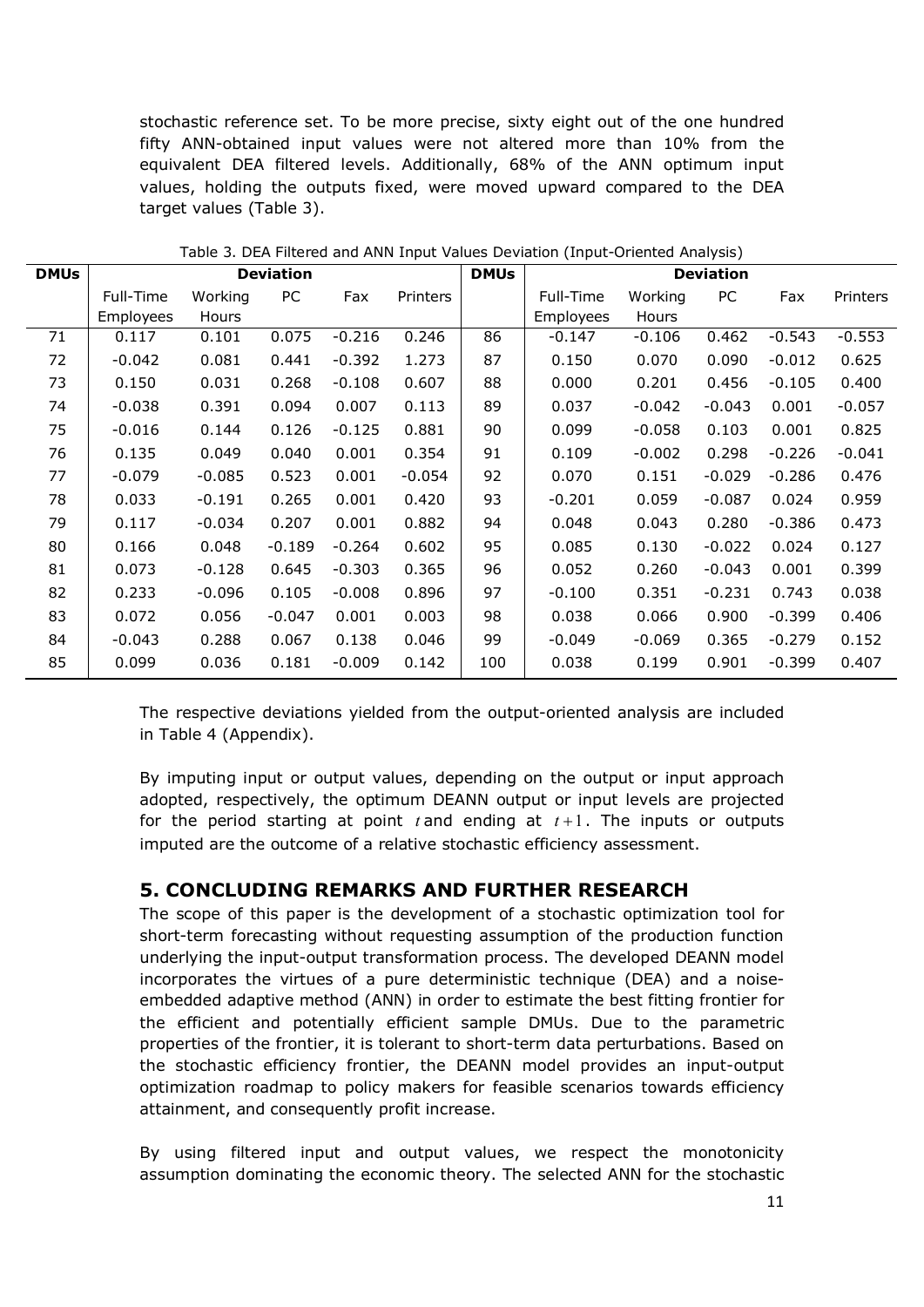optimum input-output functional form estimation is not predetermined but customised to the properties of the dataset. To be more precise, the ANN model selection, and the particular architecture and topology of the network are the outcomes of a resampling computational statistical process in which the minimisation of the Mean Square Error is pursued.

Further research is needed to obtain a generalised stochastic efficiency frontier that embraces simulated population data, as well as to introduce a stochastic long-term optimization forecasting model without need to arbitrarily select particular production functional form.

## **REFERENCES**

#### **Book**

Cooper, W.W. et al, 2007. *Data Envelopment Analysis: A Comprehensive Text with Models, Applications, References and DEA-Solver Software* (2nd ed.). Springer, New York, USA.

Tzafestas, S., 2001. *Computational Intelligence in Systems and Control Design and Applications*. Kluwer Academic Publishers, Dordrecht, The Netherlands.

#### **Journal**

Athanassopoulos, A. and Curram, S., 1996. A Comparison of Data Envelopment Analysis and Artificial Neural Networks as Tools for Assessing the Efficiency of Decision Making Units. *In The Journal of the Operational Research Society*, Vol. 47, No. 8, pp. 1000-1016.

Banker, R.D. et al, 1984. Some Models for Estimating Technical and Scale Inefficiencies in Data Envelopment Analysis. *In Management Science*, Vol. 30, No. 9, pp. 1078-1092.

Charnes, A. et al, 1978. Measuring Efficiency of Decision Making Units. *In European Journal of Operational Research*, Vol. 2, pp. 429-444.

Costa, A. and Markellos, R.N., 1997. Evaluating Public Transport Efficiency with Neural Network Models. *In Transportation Research Part C: Emerging Technologies*, Vol. 5, No. 5, pp. 301-312.

Hornik, K. et al, 1990. Universal Approximation of an Unknown Mapping and its Derivatives Using Multilayer Feedforward Networks. *In Neural Networks*, Vol. 3, No. 5, pp. 551-560.

Pendhakar, P. and Rodger, J., 2003. Technical Efficiency-Based Selection of Learning Cases to Improve Forecasting Accuracy of Neural Networks under Monotonicity Assumption. *In Decision Support Systems*, Vol. 36, pp. 117-136.

Troutt, M.D. et al, 1995. The Potential Use of DEA for Credit Applicant Acceptance Systems, *In Computers and Operations Research*, Vol. 4, pp. 405–408.

Wang, S., 2003. Adaptive Non-Parametric Efficiency Frontier Analysis: A Neural-Network-Based Model. *In Computers & Operations Research*, Vol. 30, pp. 279- 295.

Wu, D. et al, 2006. Using DEA-Neural Network Approach to Evaluate Branch Efficiency of a Large Canadian Bank. *In Expert Systems with Applications*, Vol. 31, pp. 108-115.

#### **Conference paper or contributed volume**

Hu, S.C. et al, 2008. Using Hopfield Neural Networks to Solve DEA Problems. *Proceedings of the Cybernetics and Intelligence Systems Conference*, IEEE International.